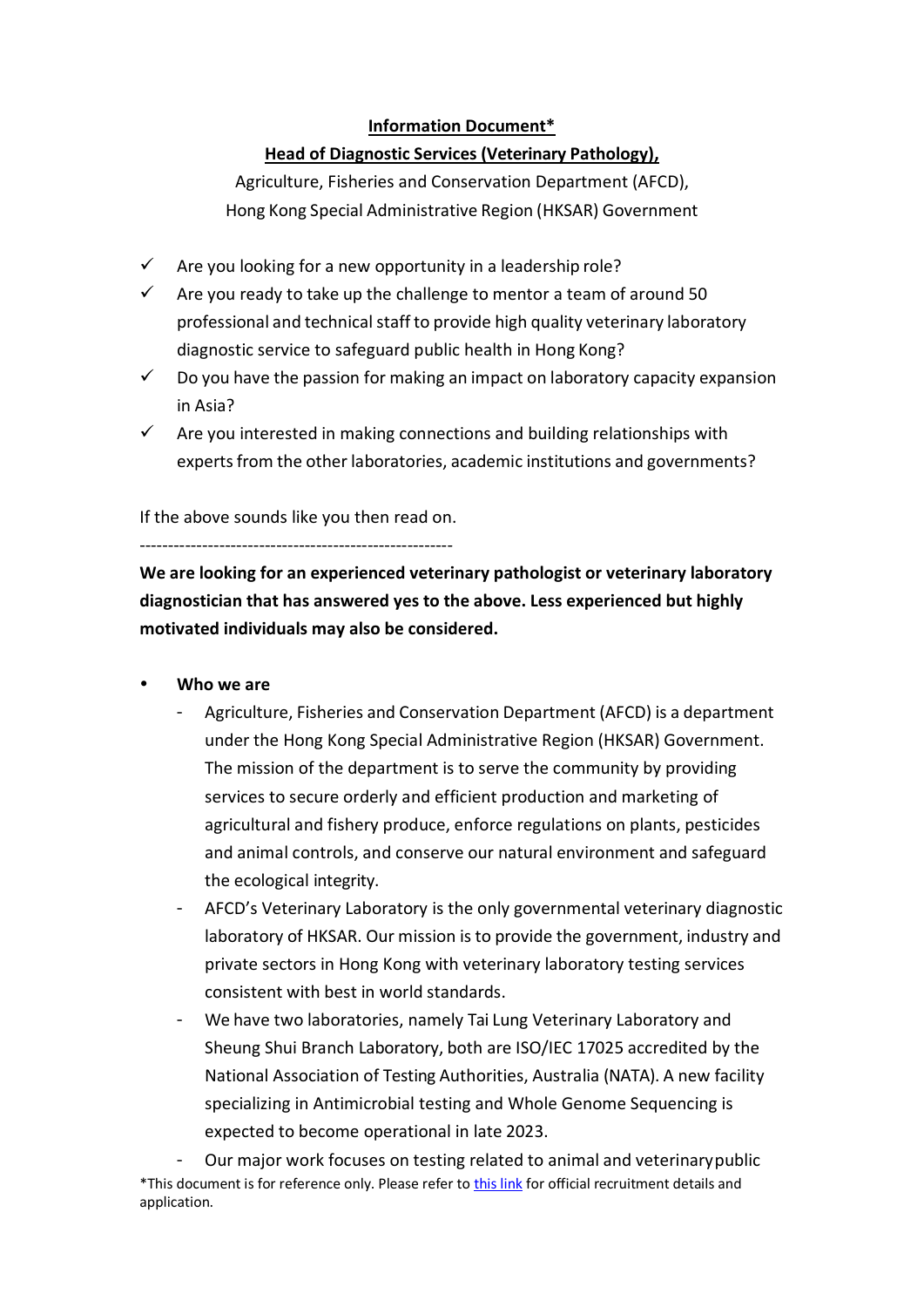health and food safety. Primary disciplines of testing include anatomical pathology, immunology, molecular diagnostics, microbiology and chemical residues testing. We provide a range of animal diagnostic and surveillance tests with an infectious disease focus. We also provide necropsy services with increasing focus on forensic pathology.

This position reports to Senior Veterinary Officer (Veterinary Laboratory), the laboratory head.

## **Why work for us**

- <sup>−</sup> Working with us, you will have the opportunity to take a major lead in the technical development of the Hong Kong Government's veterinary laboratory.
- You will be supporting important government initiatives as it relates to animal disease diagnostics and animal welfare, engage in surveillance of diseases with animal health/public health concerns and help safeguard food safety.
- You will have a valuable opportunity to further build up experiences of animal diseases, animal/zoonotic pathogens and suspected animal cruelty cases encountered in the Asian region, promote your leadership skills, sharpen your pathology skills, build networks with other local and regional veterinarians and veterinary specialists.
- With emerging diseases at our doorstep you will be in an ideal position to contribute to new discoveries. In past 3 years we have detected the first cases of African Swine fever (ASF), and Lumpy Skin Disease (LSD) in Hong Kong. And notably identified along with collaborators the world's first detection of a dog infected with SARS‐CoV‐2 in 2020 and in early 2022 the first evidence of pet hamster to human transmission of SARS‐CoV‐2.1 The findings have been published in multiple articles in collaboration with regional and international experts.

### **Good Working Environment**

- You will be joining a team of enthusiastic and supportive veterinary officers, scientific officers and laboratory technologists.
- Our main laboratory facilities are located in a natural environment.
- You will be working in one of the modern Asian cities with a diverse lifestyle

<sup>1</sup> https://pubmed.ncbi.nlm.nih.gov/32408337/ https://pubmed.ncbi.nlm.nih.gov/35279259/

<sup>\*</sup>This document is for reference only. Please refer t[o this link](https://csboa2.csb.gov.hk/csboa/jve/JVE_003.action?jobid=45570&extractDto.mark=&languageType=2&extractDto.showCheckList=Y&extractDto.onlineGF340=Y) for official recruitment details and application.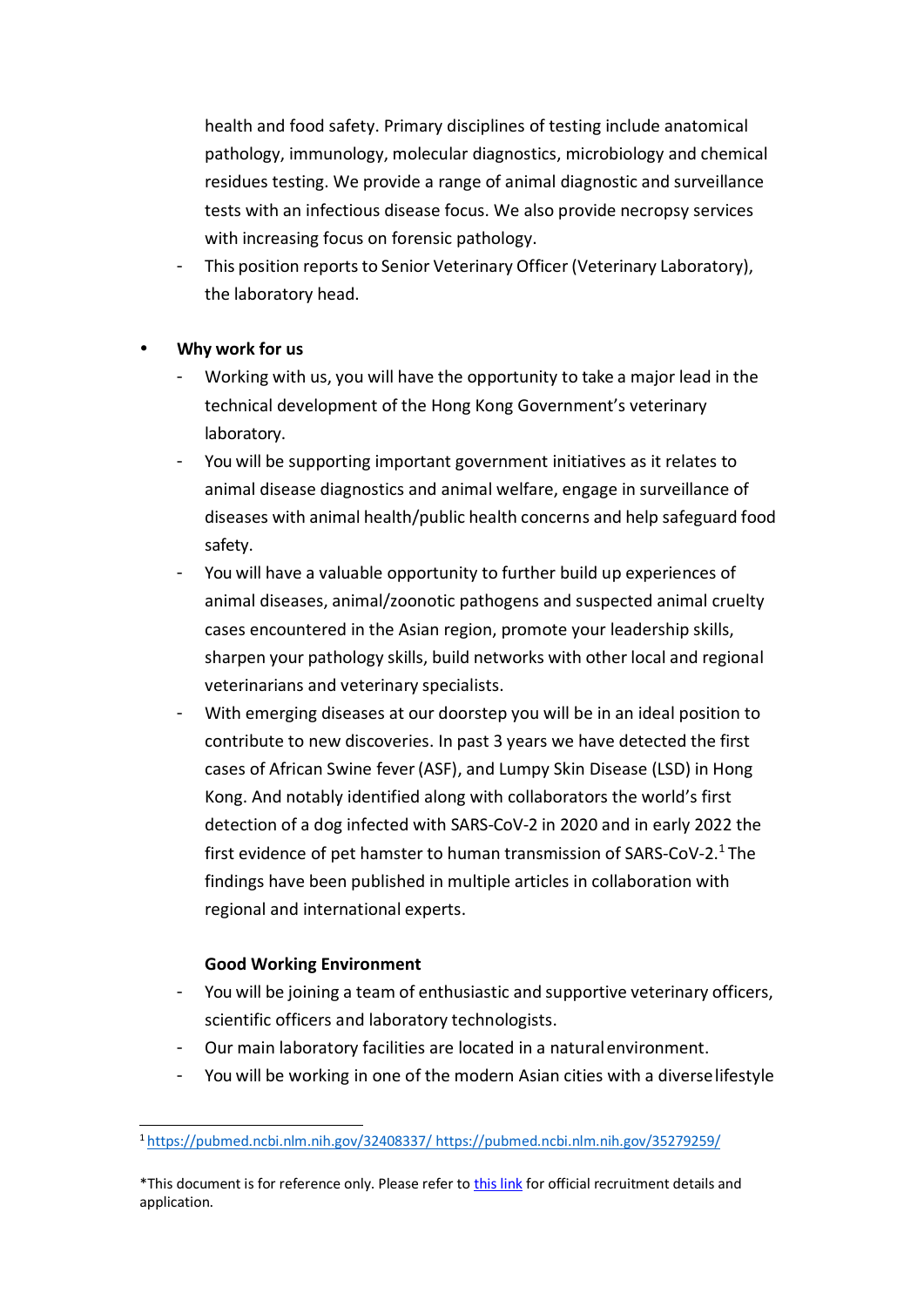and well‐known for international culture and cuisine.

<sup>−</sup> Hong Kong enjoys a low taxation rate compared to many othercountries.

## **Competitive salary package and benefits**

- <sup>−</sup> A monthly salary of HKD \$126,220.
- <sup>−</sup> You will have rest days, public holidays (or substituted holidays), maternity leave, paternity leave, sickness allowance, where appropriate, that is in line with the provisions of the Employment Ordinance.
- <sup>−</sup> 14 days paid annual leave.
- <sup>−</sup> A contract of up to 3 years is negotiable.
- <sup>−</sup> You will receive a gratuity plus the Government's Mandatory Provident Fund contributions equivalent to 15% of the total basic salary drawn if the contract is satisfactorily completed with consistently high standard of performance and conduct.
- The HKSAR Government supports eliminating discrimination in employment, irrespective of disability, sex, marital status, pregnancy, age, family status, sexual orientation and race.
- Training and CPD opportunities will be provided and supported. We received the Testing and Certification Manpower Development Corporate Award for 2022 from Hong Kong Council for Testing and Certification.

### **What you will do**

- Provide scientific and technical advice and leadership on issues pertinentto animal and public health, and disease diagnosis/surveillance/control/ prevention.
- − Oversee diagnostic pathology for investigation, surveillance of terrestrial and aquatic animal diseases and forensic pathology for welfare relatedcases.
- <sup>−</sup> Work with local veterinary experts to establish an in‐house veterinary anatomic pathology training programme and to mentor trainee pathologists to improve their diagnostic skills.
- Set up connections and collaborative projects with local, national and overseas institutions.
- <sup>−</sup> Work with in house laboratory scientists in test development and research and capacity building.
- <sup>−</sup> Maintain laboratory preparednessto investigate major endemic, emerging/re‐emerging, zoonotic and exotic diseaseincidents.

\*This document is for reference only. Please refer t[o this link](https://csboa2.csb.gov.hk/csboa/jve/JVE_003.action?jobid=45570&extractDto.mark=&languageType=2&extractDto.showCheckList=Y&extractDto.onlineGF340=Y) for official recruitment details and application. Participate in quality assurance programmes including proficiency testing